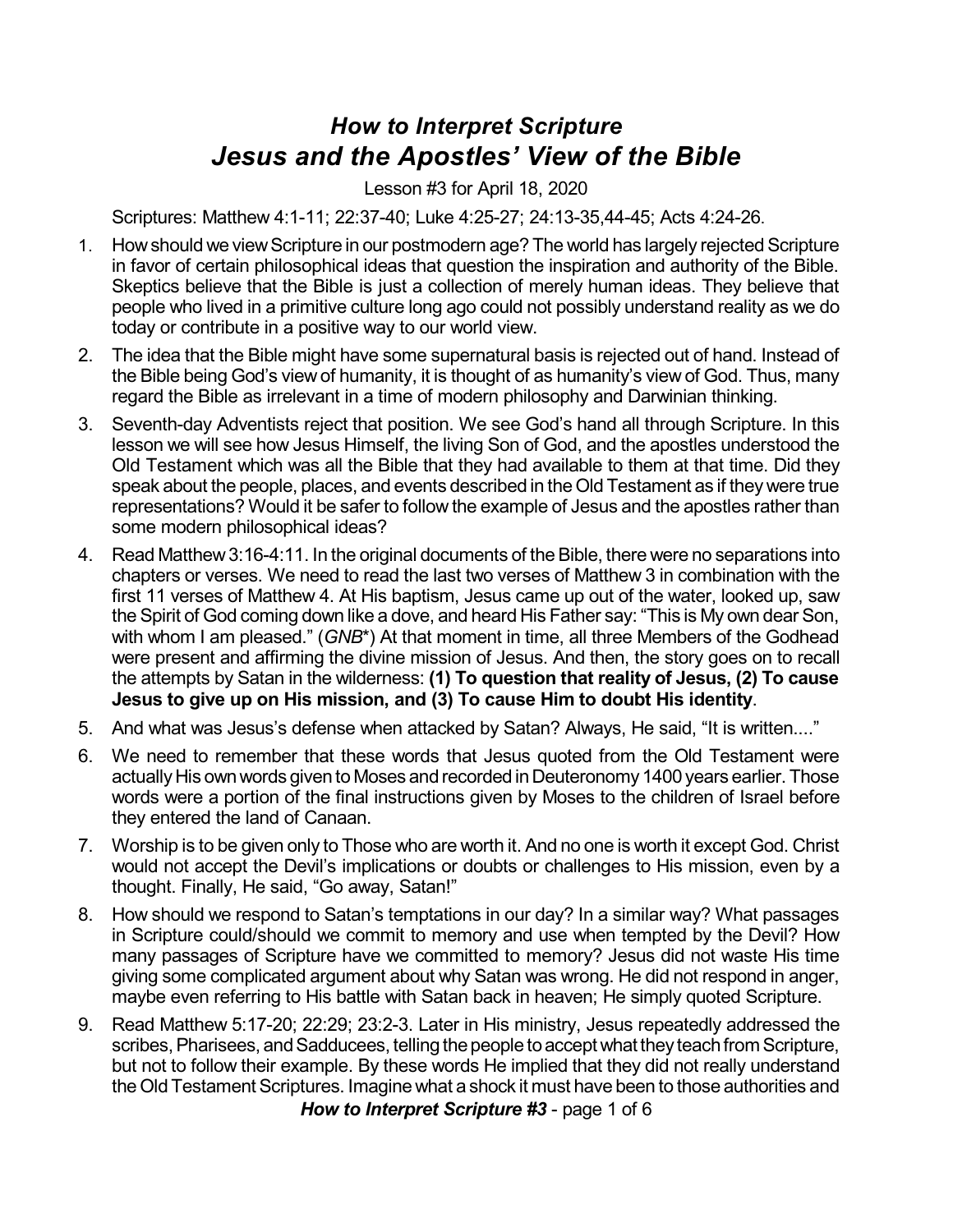even to the other Jewish people to hear Jesus say those words.

- 10. But, it is important to note that in all of that, Jesus did not imply any doubt of any kind about the reliability of the Old Testament Scriptures.
- 11. On one occasion, one of the scribes known as a *teacher of the law* tried to trap Jesus with a question. He asked: "Teacher, which is the greatest commandment in the law?" This was a question which had been argued among the Sadducees and Pharisees and scribes at great length. In a few simple words once again quoting from Moses, (See Leviticus 19:18 and Deuteronomy 6:5.) Jesus summarized the teachings of the Old Testament. We notice, furthermore, that the "first great commandment" summarizes the first four commandments in the Ten Commandments; the "second great commandment" summarizes the last six of those commandments. Thus, we see that God's message is consistent throughout time.
- 12. Many modern Christian believers have largely thrown out the Old Testament as being antiquated and not relevant to their lives. They believe that their gospel is found exclusively in the New Testament. But, when questioned about that very issue, Christ quoted directly from the Old Testament.

He [Christ] pointed to the Scriptures as of unquestionable authority, and we should do the same. The Bible is to be presented as the word of the infinite God, as the end of all controversy and the foundation of all faith.—Ellen G. White, *Christ's Object Lessons*\* 39.1-40.0. ‡

- 13. If we have before us all of Scripture plus these clear testimonies from Jesus Himself about the reliability of Scripture, what other competitive source of authority could we possibly quote that would overrule His example? Are there some philosophical considerations that outweigh the authority of Scripture? Some cultural issues? Teachings from some honored professors? (Compare Luke 18:31-34.)
- 14. Even after His death and resurrection, Christ still pointed to the Scriptures as the authority that we should follow. Read Luke 24:13-35,44-45 which relates the walk to Emmaus.
- 15. This is an amazing story. Imagine God Himself, having moved beyond His human history, hiding His identity as He talked with His extended group of disciples. So, instead of just rejoicing that He was alive, they would listen to His words burning within them and recognize that: (1) The Old Testament clearly prophesied what is in the New Testament; and (2) The life of Jesus, His sufferings, and His death were all the fulfillment of so many prophecies in the Old Testament.
- 16. It is important to note in Luke 24:27 and 24:44 that Jesus referred to "all the Scriptures" and "'the Law of Moses and the Prophets and the Psalms.'" (Luke 24:44, *NKJV*\*) In this passage Jesus was basically referring to all of what we call the Old Testament. From the writings of Moses to the very end of the Old Testament should be regarded as the Word of God and authoritative. The Word of God made flesh (John 1:1-3,14) relied on the authority of Scripture to explain so many things in His life.
- 17. And what did Jesus tell us to do? Did He have any memory of what He had said in the events recorded in the Old Testament?
	- **Matthew 28:18-20**: <sup>18</sup> Jesus drew near and said to them, "I have been given all authority in heaven and on earth. <sup>19</sup>Go, then, to all peoples everywhere and make them my disciples: baptize them in the name of the Father, the Son, and the Holy Spirit, <sup>20</sup> and teach them to obey everything I have commanded you. And I will be with you always, to the end of the age."—American Bible Society. (1992). *The How to Interpret Scripture #3* - page 2 of 6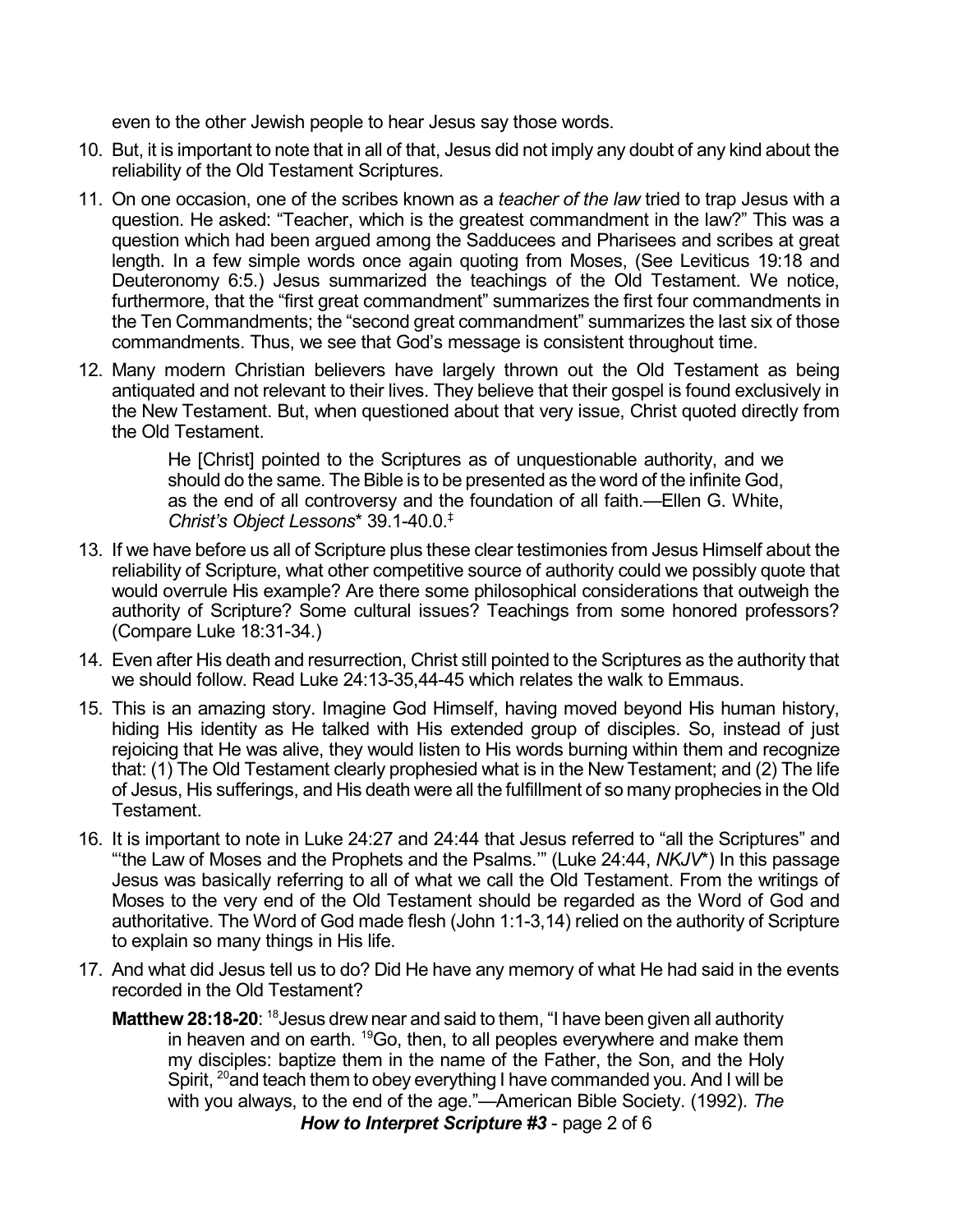*Holy Bible: The Good News Translation*\* (2nd ed., Matthew 28:18–20). New York: American Bible Society.

- 18. If Jesus repeatedly quoted from the Old Testament and stated plainly that He accepted all of the Old Testament Scriptures, what possible reason could we give for rejecting even a portion of them?
- 19. Jesus not only quoted Scripture from the Old Testament to sustain His arguments but also He used those words of the Old Testament, referring to them as the Word of God.
	- **Matthew 19:4-5**: <sup>4</sup> Jesus answered, "Haven't you read the scripture that says that in the beginning the Creator made people male and female? <sup>5</sup>And **God said**, 'For this reason a man will leave his father and mother and unite with his wife, and the two will become one.'"—*Good News Bible*.\* † [Who first spoke those words?] ‡
- 20. Look at passages like Matthew 12:3-4; Mark 10:6-8; Luke 4:25-27; 11:51; and Matthew 24:38. There is no suggestion or hint in any of these references by Jesus that the events He was speaking about did not really happen.
	- **Matthew 5:12**: "Be happy and glad, for a great reward is kept for you in heaven. This is how the prophets who lived before you were persecuted."—*Good News Bible*.\*
	- **Matthew 13:57**: And so they rejected him. Jesus said to them, "A prophet is respected everywhere except in his home town and by his own family."—*Good News Bible*.\* [Compare John 1:11.] ‡
	- **Mark 6:4**: Jesus said to them, "Prophets are respected everywhere except in their own home town and by their relatives and their family."—*Good News Bible*.\*
	- **Matthew 23:34-36**: <sup>34</sup> "And so I tell you that I will send you prophets and wise men and teachers; you will kill some of them, crucify others, and whip others in the synagogues and chase them from town to town. <sup>35</sup>As a result, the punishment for the murder of all innocent people will fall on you, from the murder of innocent Abel to the murder of **Zachariah son of Berachiah, whom you murdered between the Temple and the altar.** <sup>36</sup>l tell you indeed: the punishment for all these murders will fall on the people of this day!"—*Good News Bible*.\* †
- 21. If Jesus referred to the Old Testament events as historically accurate and reliable, what could possibly have caused so many modern, professedly-Christian believers in our day to doubt them?
- 22. One might possibly get the idea that while Jesus referred to these things from the Old Testament and spoke of them as authoritative, perhaps His disciples and apostles did not. Nothing could be further from the truth.
	- Acts 4:24-26: <sup>24</sup>When the believers heard it, they all joined together in prayer to God: "Master and Creator of heaven, earth, and sea, and all that is in them!  $^{25}$ By means of the Holy Spirit you spoke through our ancestor David, your servant, when he said:

'Why were the Gentiles furious;

why did people make their useless plots?

 $26$  The kings of the earth prepared themselves,

and the rulers met together

## *How to Interpret Scripture #3* - page 3 of 6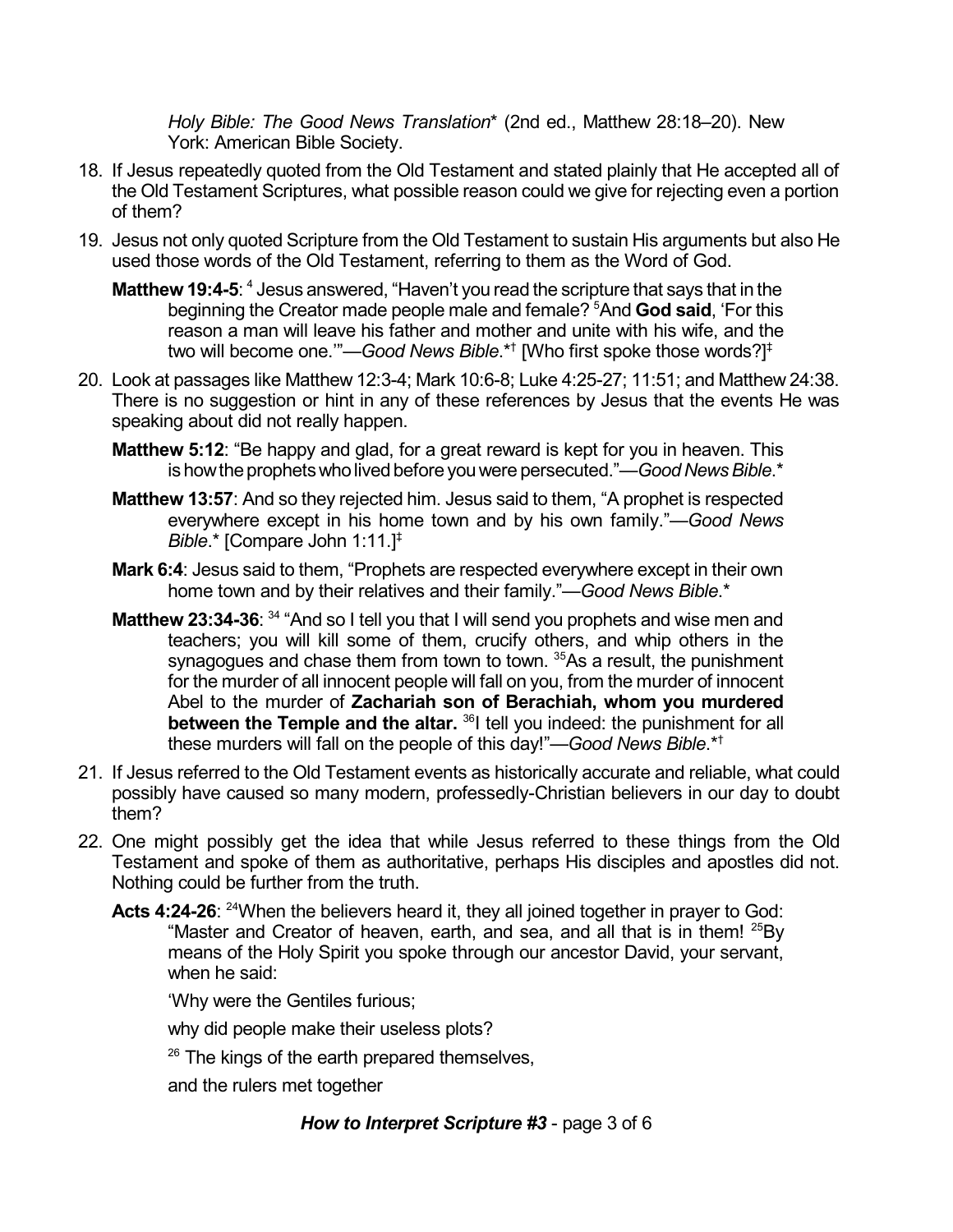against the Lord and his Messiah.'"—*Good News Bible*.\*

**Acts 13:32-36**: [Paul said:] 32–33 "And we are here to bring the Good News to you: **what God promised our ancestors he would do**, he has now done for us, who are their descendants, by raising Jesus to life. As it is written in the second Psalm:

'You are my Son;

today I have become your Father.'

 $34$ And this is what God said about raising him from death, never to rot away in the grave:

'I will give you the sacred and sure blessings

that I promised to David.'

 $35$ As indeed he says in another passage:

'You will not allow your faithful servant to rot in the grave.'

 $^{36}$ For David served God's purposes in his own time, and then he died, was buried with his ancestors, and his body rotted in the grave."—*Good News Bible*.\* ‡

- **Romans 9:17**: For the scripture says to the king of Egypt, "I made you king in order to use you to showmy power and tospread my fame overthe whole world."—*Good News Bible*.\*
- 23. These passages suggest that God is the Creator and that the words spoken to David are referred to as *God's words*. In Acts 13:32-36, Paul made the same suggestion.

In fact, the New Testament writers uniformly rely on the Old Testament as the Word of God. There are hundreds of quotes in the New Testament from the Old Testament. One scholar has compiled a list of 2,688 specific references: 400 from Isaiah, 370 from the Psalms, 220 from Exodus, and so on. If one were to add to this list allusions, themes, and motifs, the number would greatly increase. **The books are replete with references to the Old Testament prophecies that are often introduced with the phrase, "it is written"** *(Matt. 2:5, Mark 1:2, Mark 7:6, Luke 2:23, Luke 3:4, Rom. 3:4, Rom. 8:36, Rom. 9:33, 1 Cor. 1:19, Gal. 4:27, 1 Pet. 1:16)***.** All of this confirms that the Old Testament Scriptures are the foundation upon which the teachings of Jesus and the apostles rest.—*Adult Sabbath School Bible Study Guide*\* for Thursday, April 16. †§

24. Should we even dare to challenge the truthfulness of or the reliability of stories from the Old Testament if this was the way Jesus and the apostles spoke of them?

> Men consider themselves wiser than the word of God, wiser even than God; and instead of planting their feet on the immovable foundation, and bringing everything to the test of God's word, they test that word by their own ideas of science and nature, and if it seems not to agree with their scientific ideas, it is discardedas unworthyof credence.—EllenG.White,*Signs of theTimes*,\* March 27, 1884, par. 5.

> Those who become best acquainted with the wisdom and purpose of God as revealed in His word, become men and women of mental strength; and they may become efficient workers with the great Educator, Jesus Christ.... Christ has given His people the words of truth, and all are called to act a part in making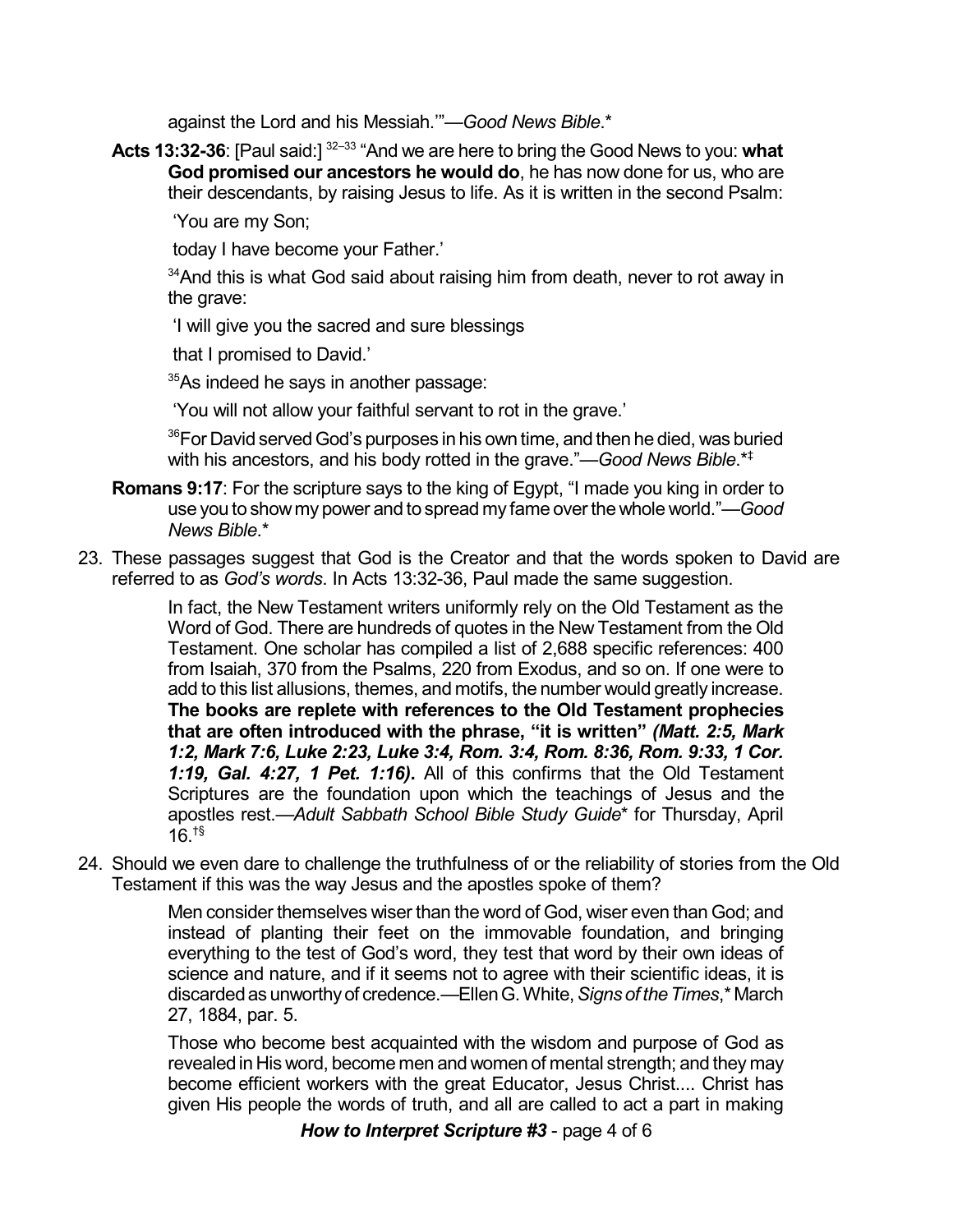them known to the world.... There is no sanctification aside from the truth,–the word. Then how essential that it should be understood by every one!—Ellen G. White, *Fundamentals of Christian Education*\* 432.1-3.

Just to give people an idea of where many modern biblical scholars have gone with their skepticism, here are a few things that many modern scholars deny. They reject a literal six-day Creation, accepting billions of years of evolution instead. They reject a sinless Adam in an unfallen world. They reject a universal worldwide flood. Some reject the literal existence of Abraham. Some reject the story of the Exodus. Some reject the miracles of Jesus, including even His bodily resurrection. Some reject the idea of predictive prophecy, in which prophets tell the future, sometimes centuries or even millennia in advance. What should these conclusions tell us about what happens when people start doubting the authority and authenticity of Scripture? Also, what are ways to try to help such people come to a clear understanding of truth?—*Adult Sabbath School Bible Study Guide*\* for Friday, April 17.

- 25. The Bible–all of it–is a record of God's interaction with the human race. Everything that God has done is instructive, even if it may not have direct application to our lives today.
- 26. The Protestant Reformation took as its rallying cry, "Back to the sources." They, of course, were talking about going back to the Scriptures. Here we have another very reliable and very important group who based their teachings on "Scripture alone," "sola Scriptura." They referred back to Jesus Christ, and we must do the same.

In 1521, Martin Luther was summoned by the Roman emperor to Worms, Germany, where he awaited trial by the council, or Diet. It was a turning point for the Reformation. Was Luther going to recant and repudiate his writings that had stirred all of Europe? Or would he uphold *sola Scriptura*, "the Bible alone," as his standard? Luther stood before the emperor and the highest civil and ecclesiastical authorities. An etching from the artist Lucas Cranach that same year presents the clear-cut profile of Luther projecting strength and determination. When the moment came, he spoke in a straightforward manner and with honesty: " 'Inasmuch as Your Majesty and Your Highnesses ask for a plain answer, I shall give one. . . . Unless I am proved to be wrong by the testimony of Scriptures and by evident reasoning–for I cannot trust the decisions of either popes or councils, since it is plain that they have frequently erred and contradicted one another–I am bound in conscience and held fast in the Word of God by those passages of the Holy Scriptures which I have quoted. **Therefore, I cannot and will not retract anything**, for it is neither safe nor salutary to act against one's conscience. . . . God help me! Amen.' "—Heinrich Boehmer, *Martin Luther: Road to Reformation* (New York: Meridian Books, 1957), p. 415.—[as quoted in *Adult Teachers Sabbath School Bible Study Guide*\* 39-40]. †§

- 27. Martin Luther was simply following the example of Jesus and relying completely on Scripture as opposed to the teachings of men, no matter how authoritative they might have claimed to be.
- 28. We recognize that those temptations of Jesus in the wilderness were absolutely critical to the plan of salvation. How did Jesus respond to each temptation? In His response to the first temptation listed, Jesus quoted a passage from Deuteronomy 8.

*How to Interpret Scripture #3* - page 5 of 6